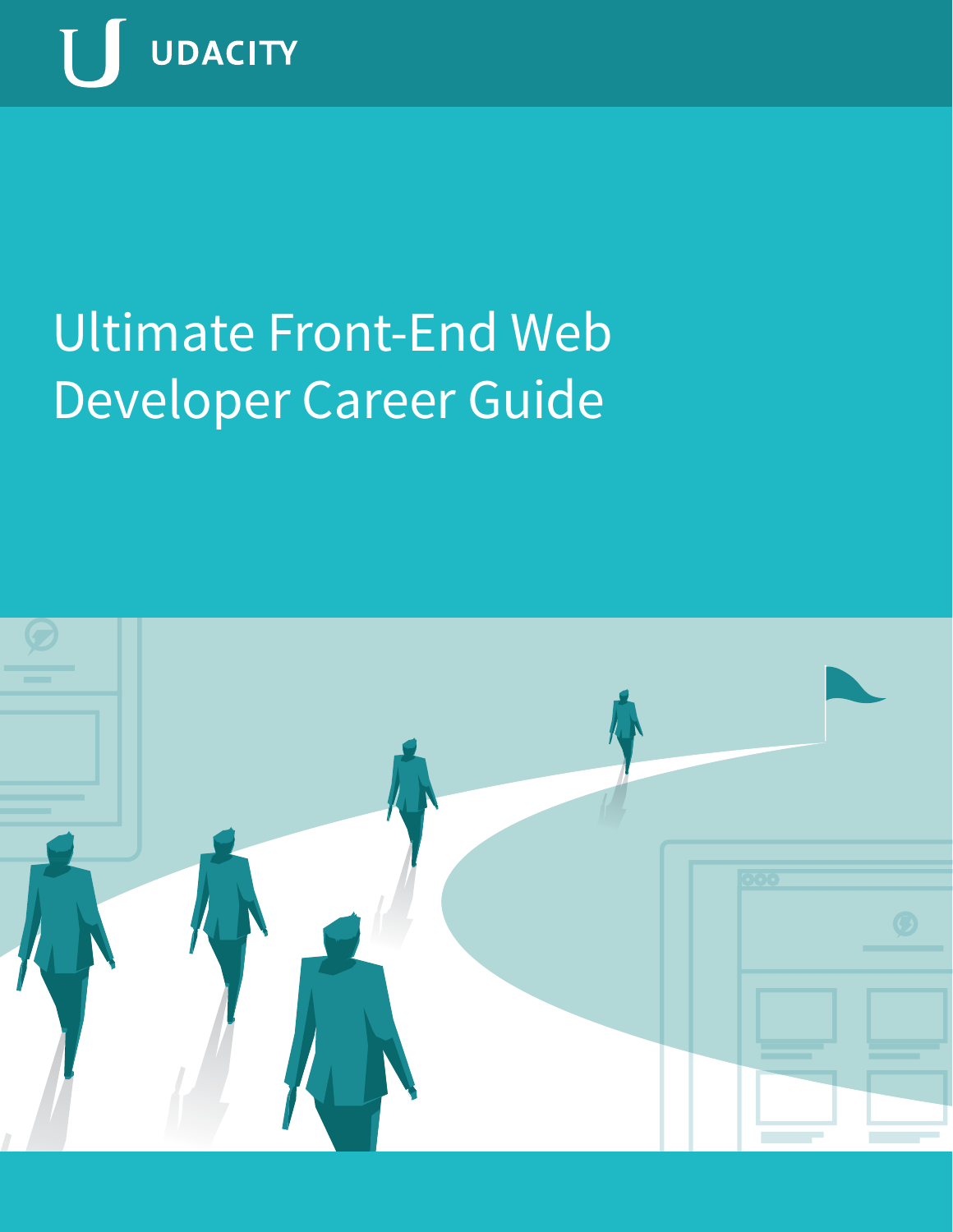### **Introduction**

So you want to be a front-end web developer? Congrats! You've chosen a fantastic field. Soaring demand, strong salaries, and geographical flexibility make web development a super appealing career path right now.

But that path can seem complex and bewildering when you're just starting out. The purpose of this guide is to get you ready to navigate entry into the field of front-end web development. It'll explain why front-end development is such a solid career choice, offer insight into what typical front-end devs do, teach you what skills you'll need to get down pat, and demonstrate how to stand out from the rest of the developer pack.

In short, consider this your ultimate guide to getting started as a frontend web developer.

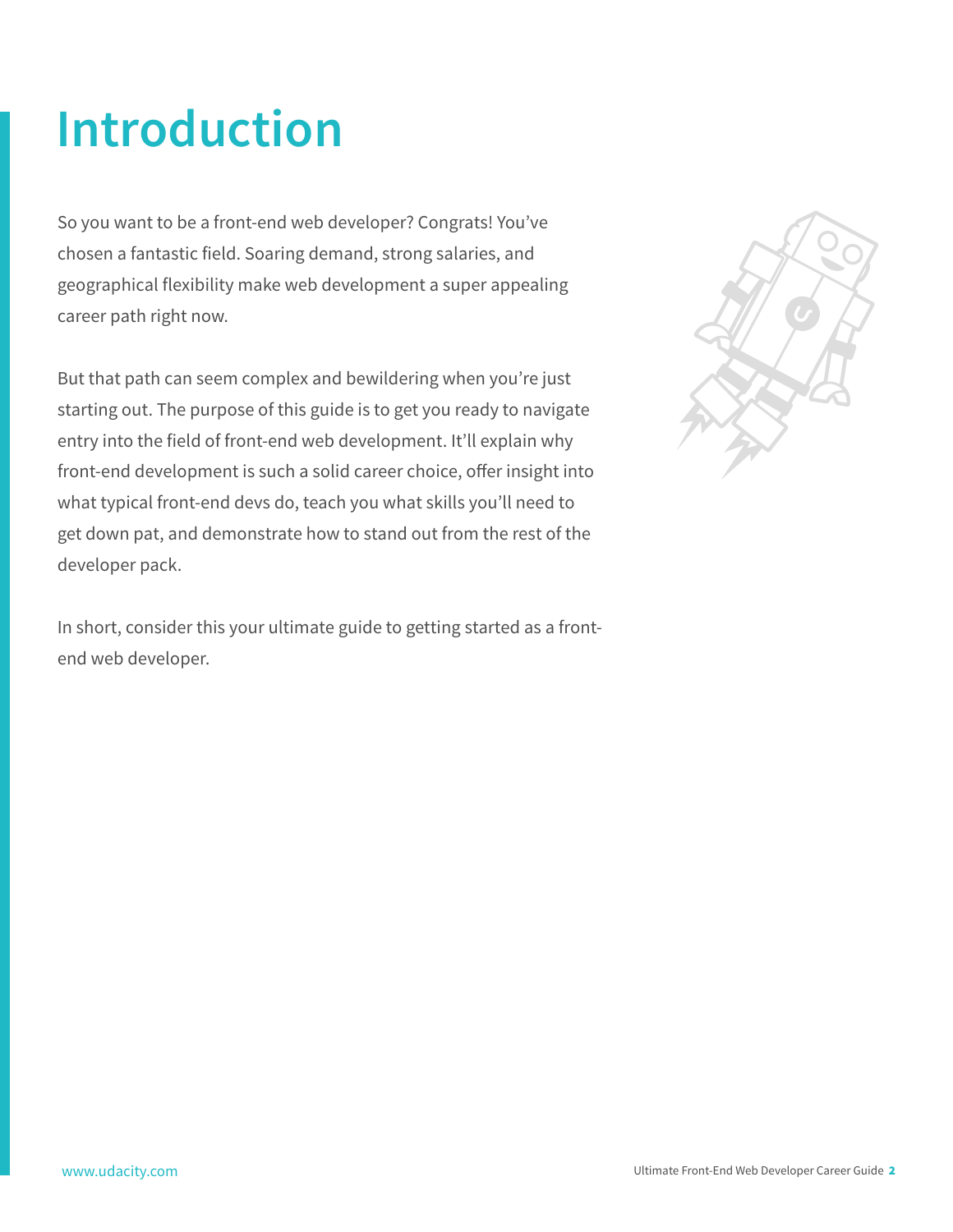## **Front-End Web Developer Career Guide: What We'll Cover**

| <b>Get Inspired: What Is Front-End Web</b><br><b>Development and Why Is It a Great Career?</b> | 04 |
|------------------------------------------------------------------------------------------------|----|
| <b>Skill Up: What You Need to Learn to Be a</b><br><b>Front-End Developer</b>                  |    |
| <b>Hard Skills</b>                                                                             | 06 |
| <b>Soft Skills</b>                                                                             | 07 |
| <b>Navigating Failure</b>                                                                      | 08 |
| <b>Stand Out: Front-End Development Career</b>                                                 |    |
| <b>Prospects and Growth</b>                                                                    | 09 |
| <b>Resume Building</b>                                                                         | 10 |
| <b>Personal Branding</b>                                                                       | 11 |
| <b>What Next? Learning Resources</b>                                                           |    |
| <b>Udacity Nanodegrees</b>                                                                     | 12 |
| <b>Udacity Courses</b>                                                                         | 13 |
| <b>Other Resources</b>                                                                         | 14 |
| <b>5 Steps to Get Started Today</b>                                                            | 15 |

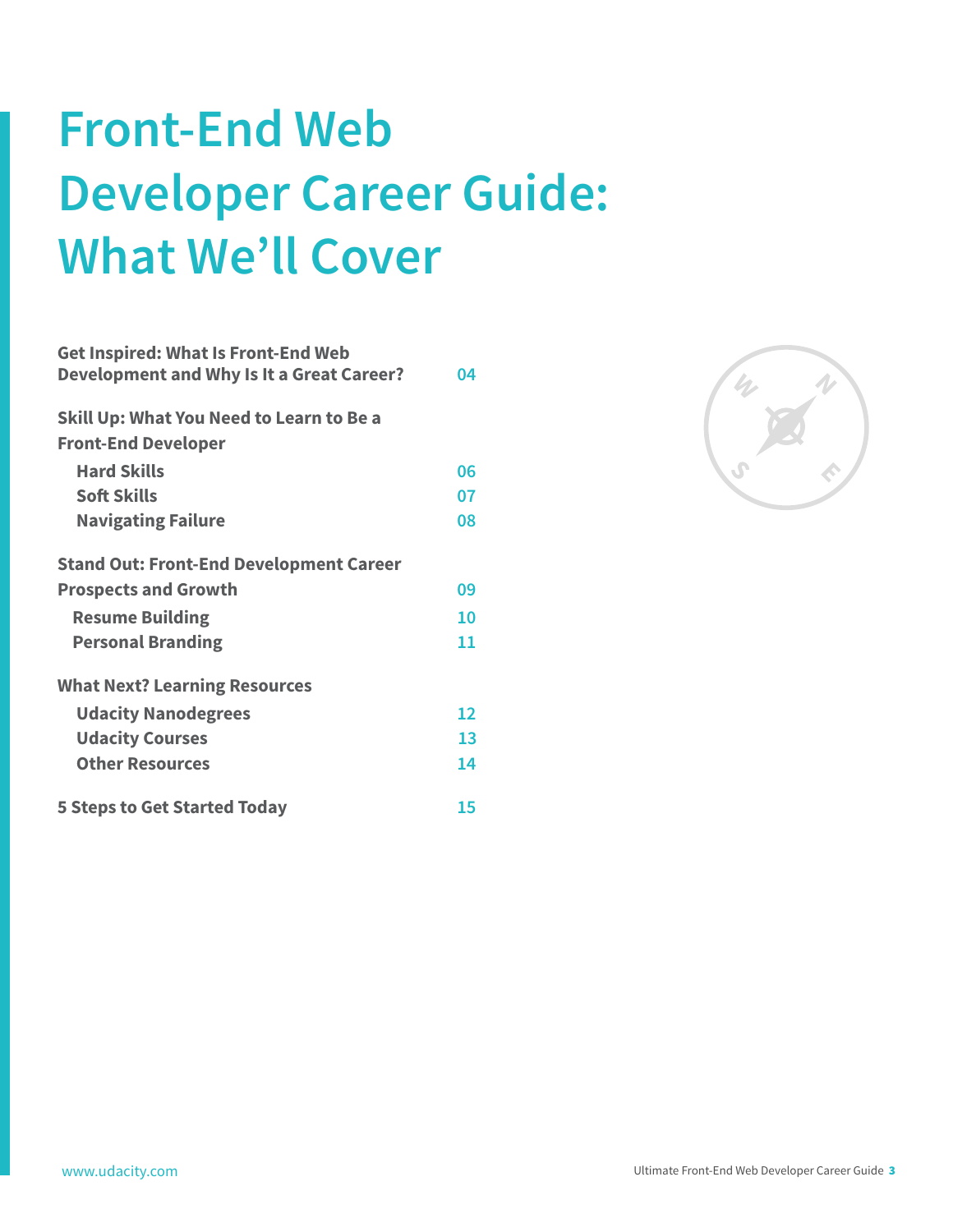## **Get Inspired: What Is Front-End Web Development and Why Is It a Great Career?**

Front-end developers create the user-facing side of websites, also known as the "front end." That's everything that you see when you're navigating around the Internet, from fonts and colors to dropdown menus and sliders. Front-end developers construct static pages like an Amazon search results list, as well as dynamic web applications like Twitter, Facebook, and Google Docs, using three main languages: HTML, CSS, and JavaScript.

So, front-end devs are responsible for the development of user-facing code, yes; but that's far from all. They also are charged with optimizing web applications to maximize speed and scalability, creating fast, easy-to-use applications and developing prototypes for those applications quickly, and generally building amazing, immersive user experiences.

It's a powerful feeling to directly affect an end user's experience. Mikey Ilagan, a front-end developer with eight years of experience, said, "I love being able to make an impact on the user interface, the aspects of an app or website that the user interacts with and sees."

Moreover, front-end development is hyper-creative work. As Greg Matranga, Director of Product Marketing at Apptix, said of the team of developers he oversees, "The developers that work on the front end are... excited about what they do because they're really able to leverage their creativity."

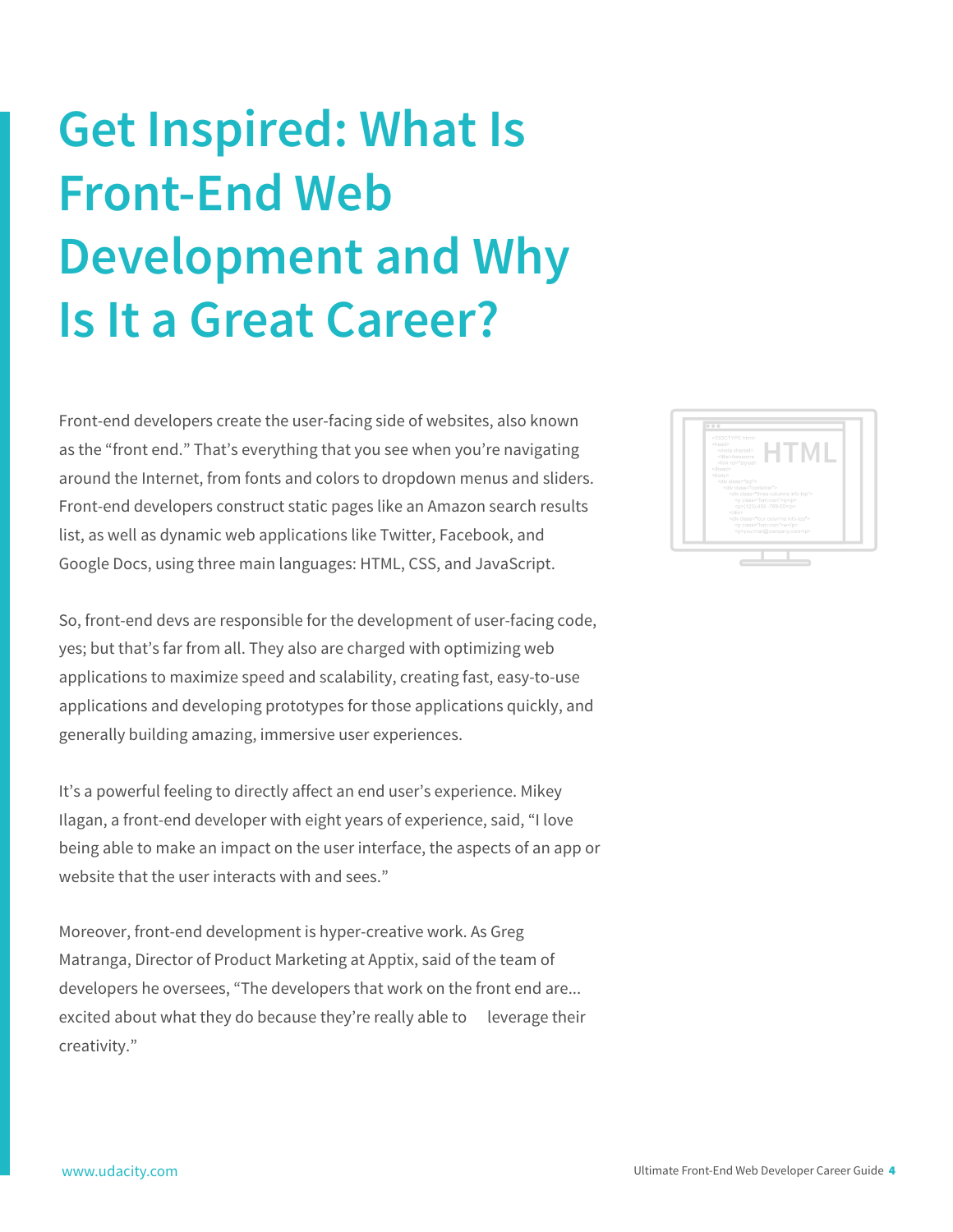Front-end devs work closely with web designers and other digital creators to craft the sublime interactive experiences that make the web the addictive environment you know it as. On a typical website, a designer crafted the logo and graphics, a photographer took the pictures, and a copywriter wrote the text. But a front-end developer assembled all of those pieces, translated them into web-speak, and built the experience you have with each page.

Front-end developers also work closely with user experience analysts to bring mockups, or wireframes, from development to delivery. In addition, it's important for developers to be able to fluidly partner with other teams across the business to understand specific goals, needs, and opportunities, and then to execute on those directives.

Front-end devs' counterparts are back-end developers. The back end of a website consists of a server, an application, and a database. Back-end devs are responsible for building and maintaining the technology that powers the websites and apps a front-end developer makes.

Looking to the future of the industry, as the tech that powers websites and web applications grows increasingly complex, the best front-end devs will need to understand exactly what the back-end developers are doing, and why, and to be able to work ever more closely with them so that, for example, their applications don't generate requests that drive the database bonkers.

A role increasingly prevalent in the industry is the full stack developer, a title popularized four years ago by Facebook's engineering department. You've probably heard of it, or read about it, but may not be quite sure what full stack devs do compared to front-end and back-end pros. The idea is that a full stack developer can work cross- functionally on the full "stack" of technology, i.e., both the front end and the back end. That makes full stack developers responsible for the entire flow of user experience, from load time and layout to interactiveness and structural underpinnings.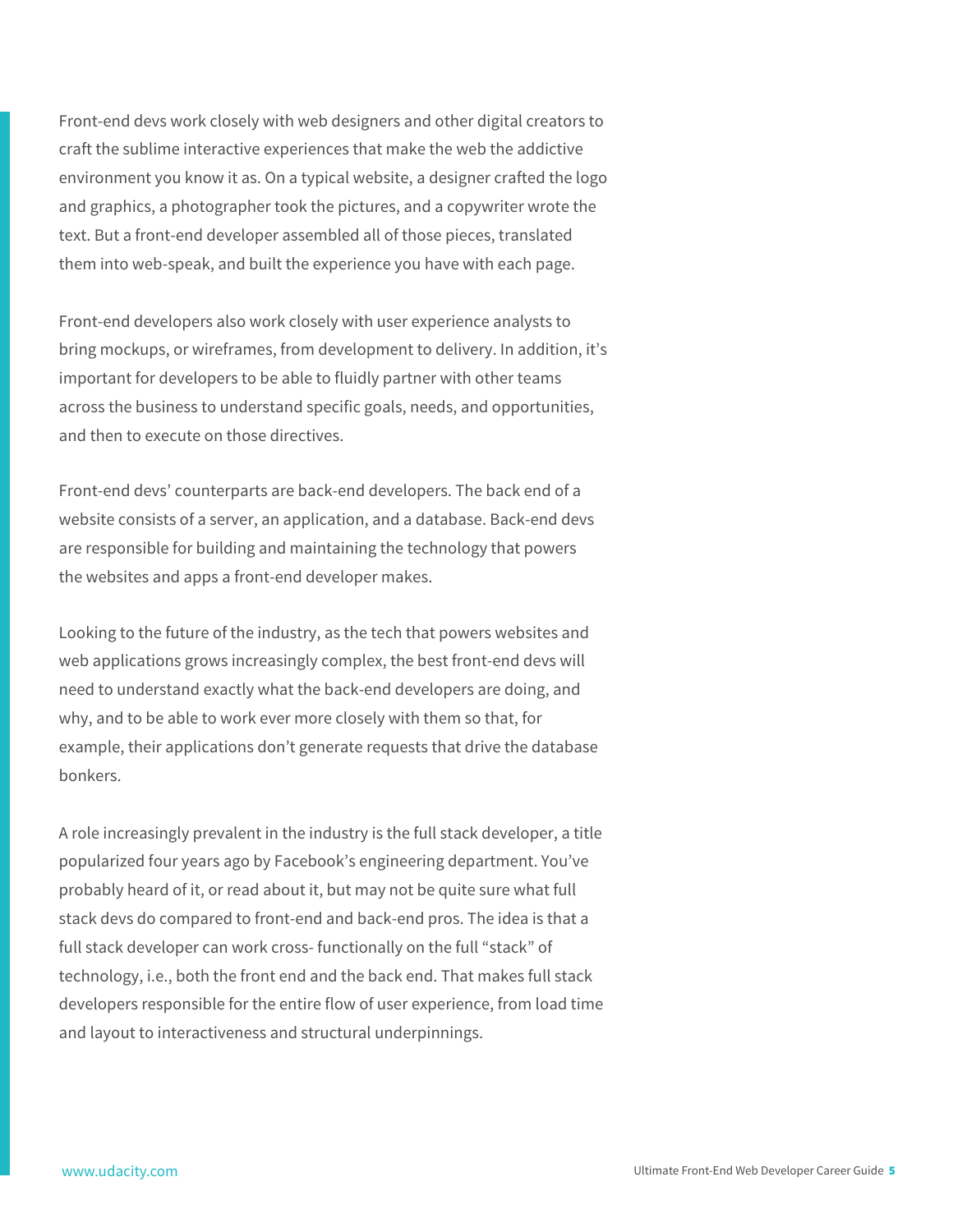## **Skill Up: What You Need to Learn to Be a Front-End Developer**

#### **Hard Skills**

Front-end developers must be adept at three main languages: HTML, CSS, and JavaScript. In addition to fluency in these languages, front-end devs should be familiar with frameworks like Bootstrap, Foundation, Backbone, AngularJS, and EmberJS, which ensure great-looking content no matter the device, and libraries like jQuery and LESS, which package code into a more useful, time-saving form.

Front-end developers also use responsive design principles to make websites that scale and adjust themselves to offer compelling experiences regardless of device, and they use principles of browser rendering like critical rendering path, image optimization, and JavaScript minification to ensure fast, efficient websites. There's nothing more annoying than waiting for an app or site to load, not to mention if it renders funky, right? A lot of the responsibility of making sure users don't lose patience and navigate away falls on the shoulders of front-end devs.

As far as other skills and tools, browser developer tools like application profiling and element inspecting help front-end developers troubleshoot bugs in their code. Version control software like Git helps save and maintain that code. Lastly, a lot of front-end developer job listings call for experience with AJAX, a widely used technique for using JavaScript that lets pages dynamically load by downloading server data in the background.

For a comprehensive list of hard skills crucial to success as a front-end developer, check out Udacity's definitive Front-End Web Developer Skills Checklist, which includes 17 pages of essential skills and tools to master and development concepts to understand.

<link rel="stylesheet" href="css/style.css">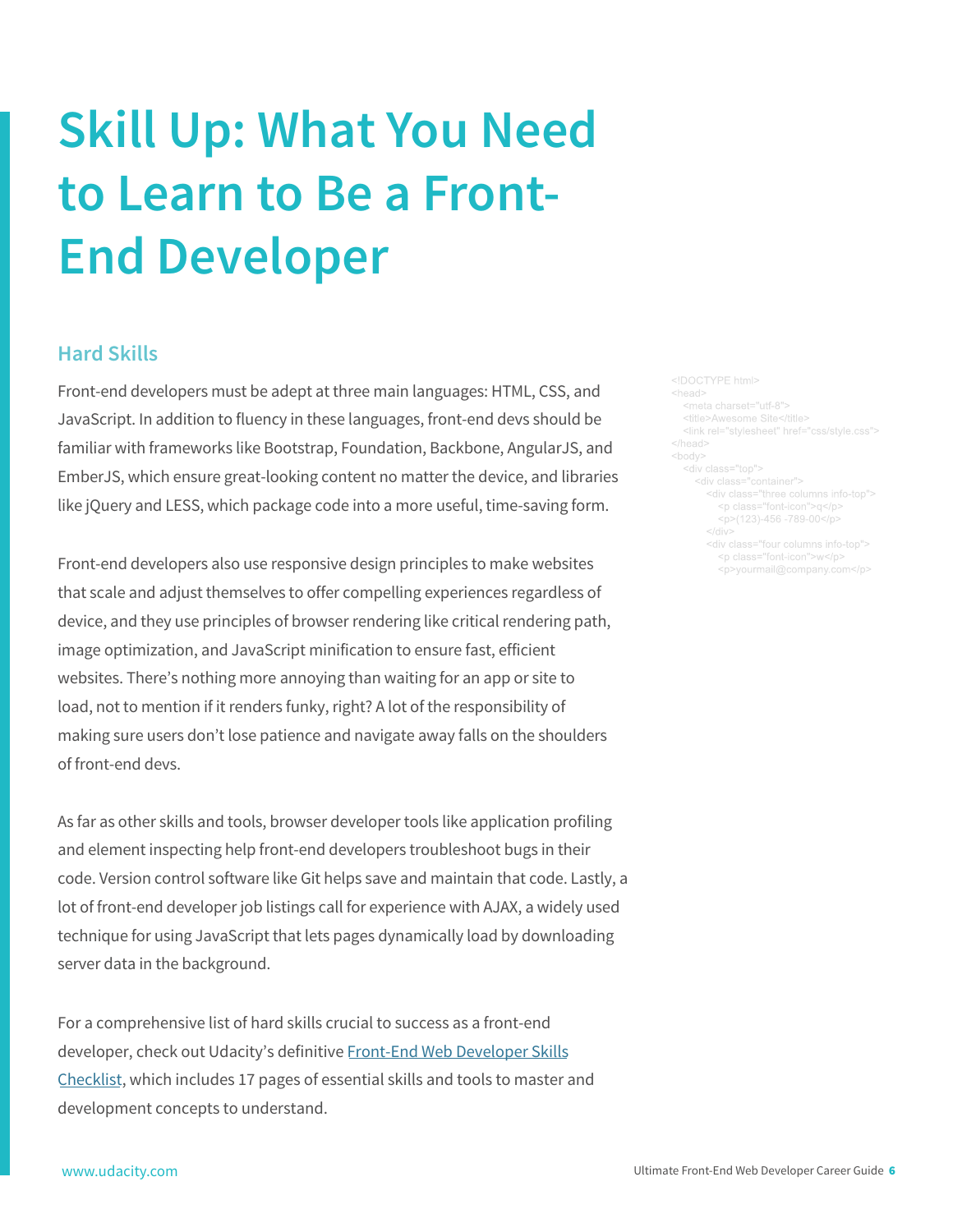#### **Soft Skills**

At the same time, as you sharpen your technical abilities, it's just as important to nurture your soft skills. Often, the differentiating factor in landing a job isn't how clean your code is—it's your interpersonal competence. In fact, in a recent CareerBuilder survey, 77 percent of employers said soft skills are as important as hard skills in getting the job offer. One in five said soft skills are actually more important.

Be assured, soft skills like attention to detail and deft communication will stand you in great stead on top of your technical skills in your search for work as a developer.

**Strong Communication:** You may communicate handily in HTML, but if you don't speak the same social language as your manager, your peers, and your clients, you'll be at a loss. You're going to want to be diligent about delivering progress updates to your boss, to be open to feedback, and to be industrious in applying it. Always work to provide your peers and direct reports with the right information, in the right way, at the right time, just as you'll do with your end users. And never leave clients in the dark: keep them apprised of your progress at preestablished intervals, and don't forget to translate industry jargon into English.

**Agile Problem-Solving:** The most technically capable developers wouldn't be where they are in their careers today without powerful problem-solving skills. That means troubleshooting by breaking down larger problems into smaller, more easily solved pieces, as well as figuring out the question behind the question, or working with your client or colleague to detect exactly what their ask is. Lastly, consider the larger picture in every move you make on a project. Avoid the tunnel vision of zeroing in only on your individual role, which can blind you to pain points or potential gems that are peripherally related to your work, but still crucial.

**Healthy Passion:** If you're not obsessed with it, why are you doing it? As you look toward your future in the industry, aim to stay plugged-in, knowledgeable, and curious: there's never an end to learning. Don't ever stop investigating, exploring, and asking questions. Use your free time to fiddle around with side work. It's the best way to perfect your skills without the perils of screwing up a high-profile project. Proud of something you've been tinkering with? Share it on GitHub.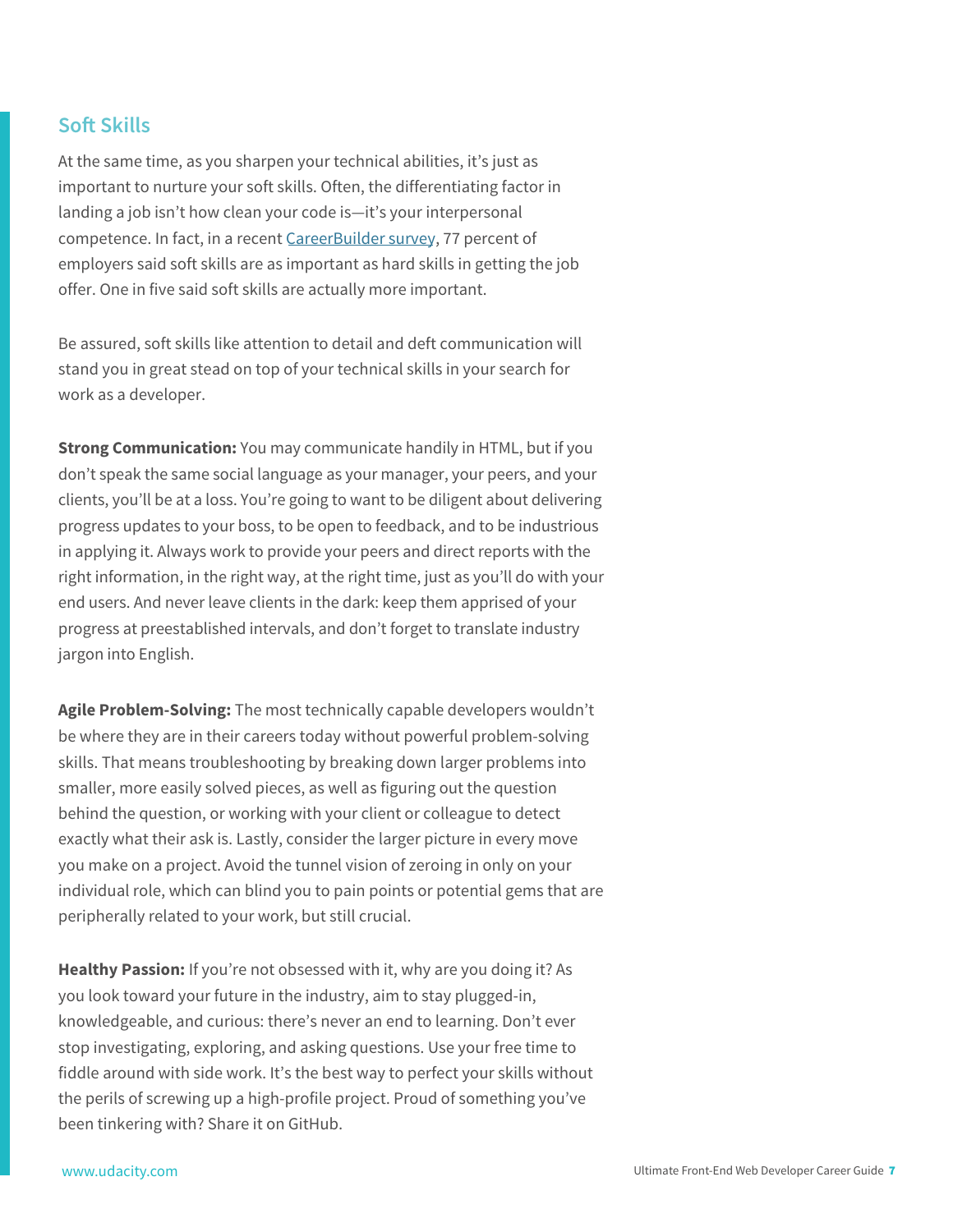**Self-Starting Motivation:** The top tier in any field is composed of self-starters. Take the initiative to ask questions, then digest the answers and act. But don't be discouraged when you hit roadblocks. Spend time probing the issue, take a breather to get some perspective, or turn to a trusted colleague or mentor.

These soft skills are just as important when working on a project for an online course or a freebie for a friend as when you're staffed on a high-profile assignment at a full-time job. You know that Gandhi quote, "Be the change that you wish to see in the world"? Be the developer you'd wish to work with in the industry!

### **Navigating Failure**

Once you've got the hard skills and the soft skills down, you're good to go, right? Well, there's one more ability you'll want to cultivate as you navigate the world of web development: how to handle failure. As you've no doubt gathered, there's a ton to learn, even more to practice, and a plethora of resources to wade through when it comes to learning how to be an excellent developer. The job requires ample time, patience, and fortitude. You could spend hours looking for one errant semicolon in your code, or slogging away conducting endless Google or GitHub searches to find what you're looking for. Your months-long project could end up getting rerouted to a different team by your boss or client, or an idea you had for a cool feature could be squashed before you feel it's even had a fair hearing. Being able to handle the grind without getting discouraged when things look tough is paramount to becoming successful as a front-end dev.

Cultivate patience and perseverance by keeping the end goal in mind on a project, rather than letting yourself feel bogged down by the nitty gritty, and by swapping stories and ideas with fellow developers. Take breaks when you need to come up for air. Log your achievements at the end of each day, so you can see a visual gauge of your progress.

In the end, it's all absolutely worth it. And here's why.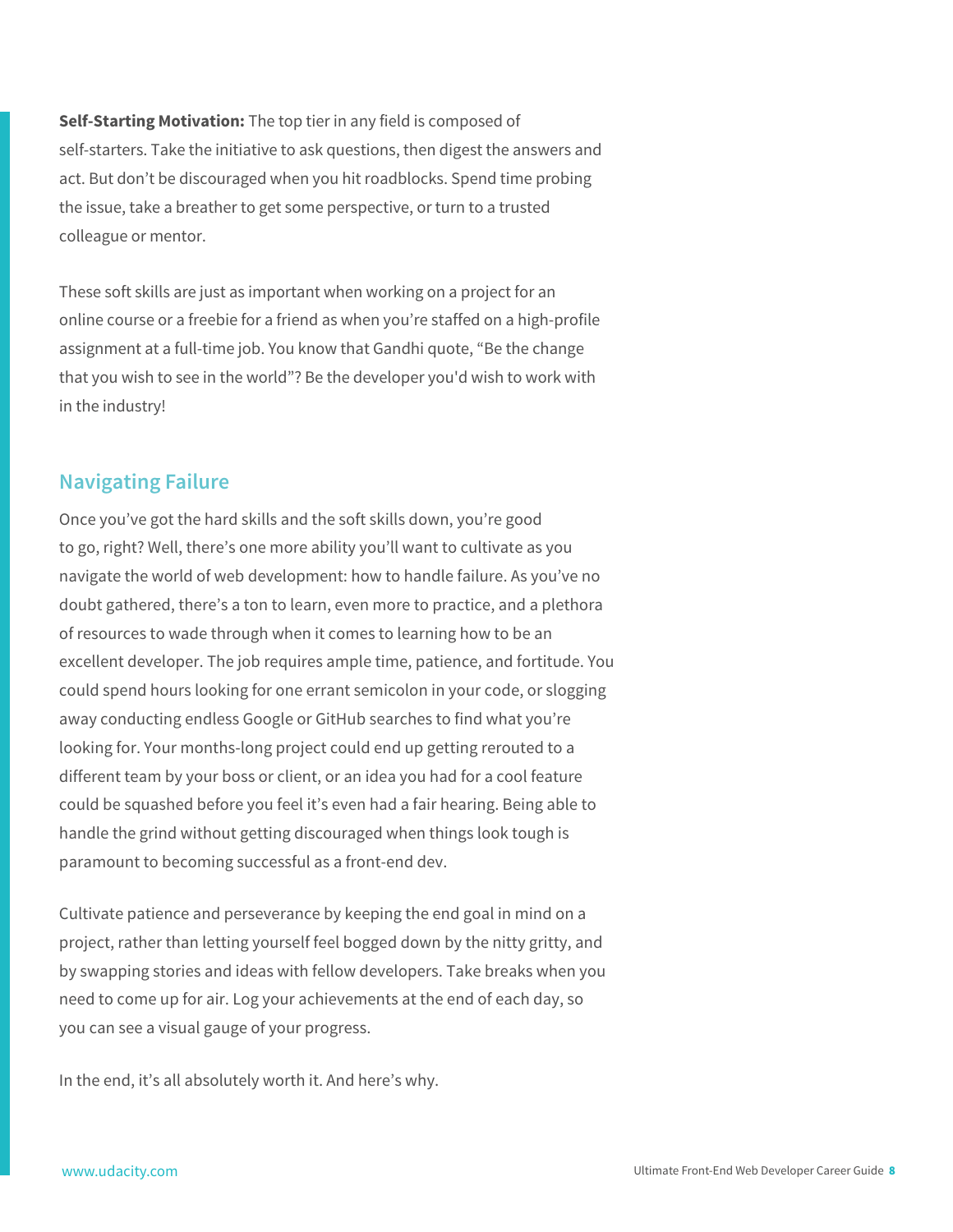## **Stand Out: Front-End Development Career Prospects and Growth**

There's never been a better time to pursue a career in web development. Employment of web developers is projected to grow 20 percent over the 10-year span from 2012 to 2022, faster than the average for all occupations.

And front-end web developers have one of the most bankable skill sets on the job market today. According to Glassdoor, the national median salary for front-end developers tops more than \$75,000. In markets where the competition for top tech talent is fiercest, the median salary can climb above \$100,000.

But not all job markets are created equal. Location plays a major role in frontend developer salaries. In fact, according to data from Payscale, geographic location is the biggest factor affecting pay for front-end web developers, even more than experience.

The seven cities with the highest average salary for developers are, from most to least dollars above average: San Francisco, Dallas, New York, Los Angeles, Washington, D.C., Atlanta, and Chicago. The lowest: Charlotte, St. Louis, Minneapolis, and Denver.

That said, if your desired hometown isn't brimming with front-end developer jobs, know that there are more opportunities for contract, freelance, and remote work than ever before. You've got the freedom to determine what works best for your goals, lifestyle, and experience.

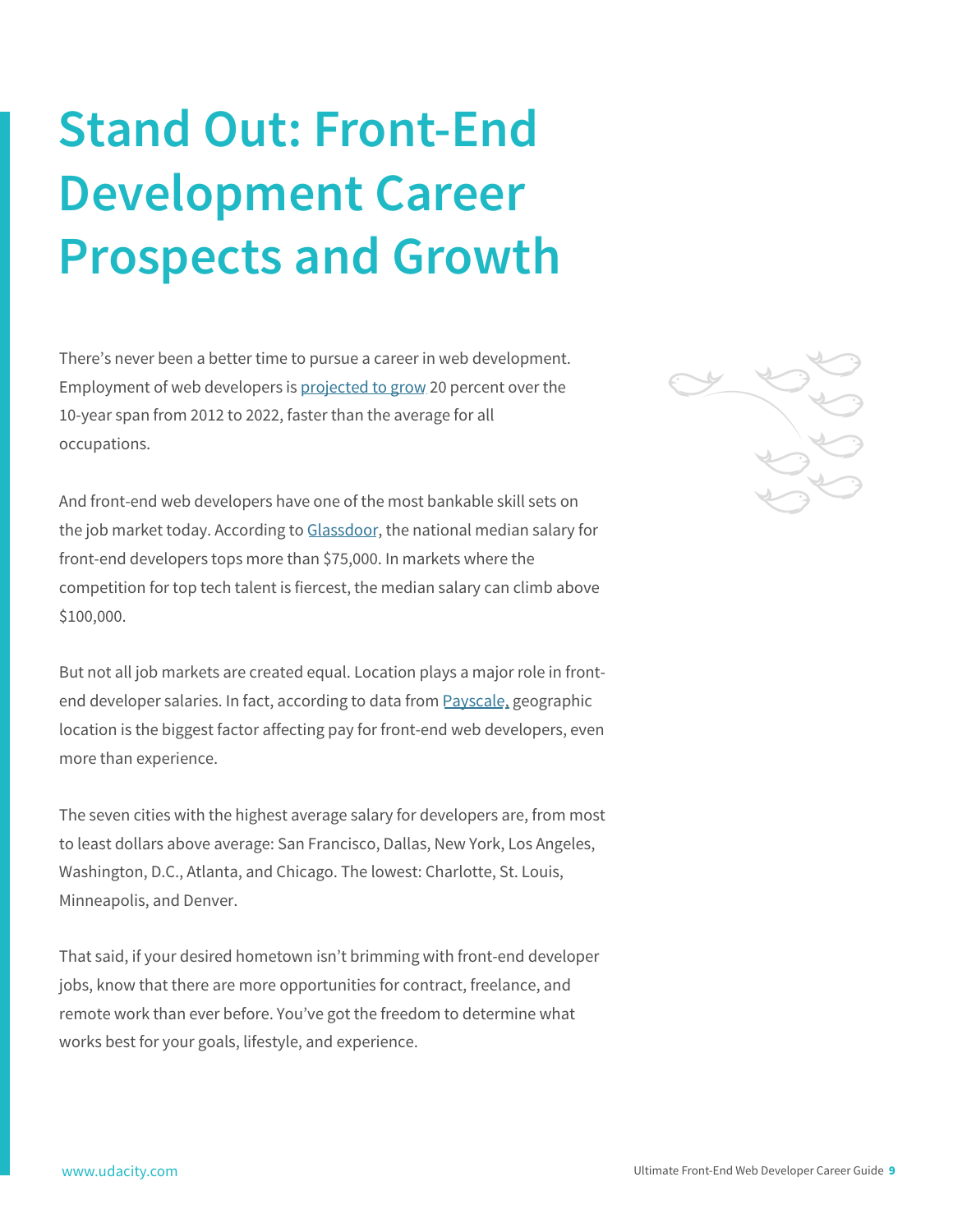#### **Resume Building**

So, the jobs are ample and the payoff is legitimate. But how do you go about attracting work?

First off, keep building your resume and portfolio as you learn. You'll want to use your collection of work as an opportunity to reflect your personal brand and to cleanly showcase your best stuff. If you're not sure exactly what to include, remember that anyone viewing your portfolio will likely make a snap judgment, based on first impressions—you'll want to give them a feel for the full spectrum of projects you've done, so feature a curated but wide range of work. GitHub, Behance, or a beautiful personal website are all strong options for housing your portfolio.

No professional projects to your name yet? It's OK. You can include something stellar from a course or workshop. It can also be helpful, once you've got the skills down, to offer to complete some work for free, or for cheap, for friends and acquaintances, in order to secure some strong work examples.

Another solid tactic to start developing your career is to embark on informational interviews and network your tail off. Your Rolodex, after all, is your most powerful tool in your hunt for good work. Sometimes it really is who you know, rather than what you know, that can land you the dream job. And having the right professional network at your fingertips can expose you to more job opportunities than if you were trying to land a gig alone. Just remember that professional relationships are a two-way street. Sometimes the best way to ensure you'll get the most out of one is to do the assistance yourself, first: doing someone a favor by making an introduction or offering to review their e-book on Amazon, for example, is money in the networking bank for the future.

You can also rub virtual elbows with others in the industry on Twitter and LinkedIn. For instance, put Twitter's search engine to work, regularly searching for the latest conversations around industry topics, companies you've your eye on, and developers you respect. Join industry Twitter chats. And don't feel creepy about browsing your followers' followers, and the followers of people you're following (say that ten times fast). The best way to find the most helpful people to follow on Twitter is to explore who's following, and being followed by, users you already admire.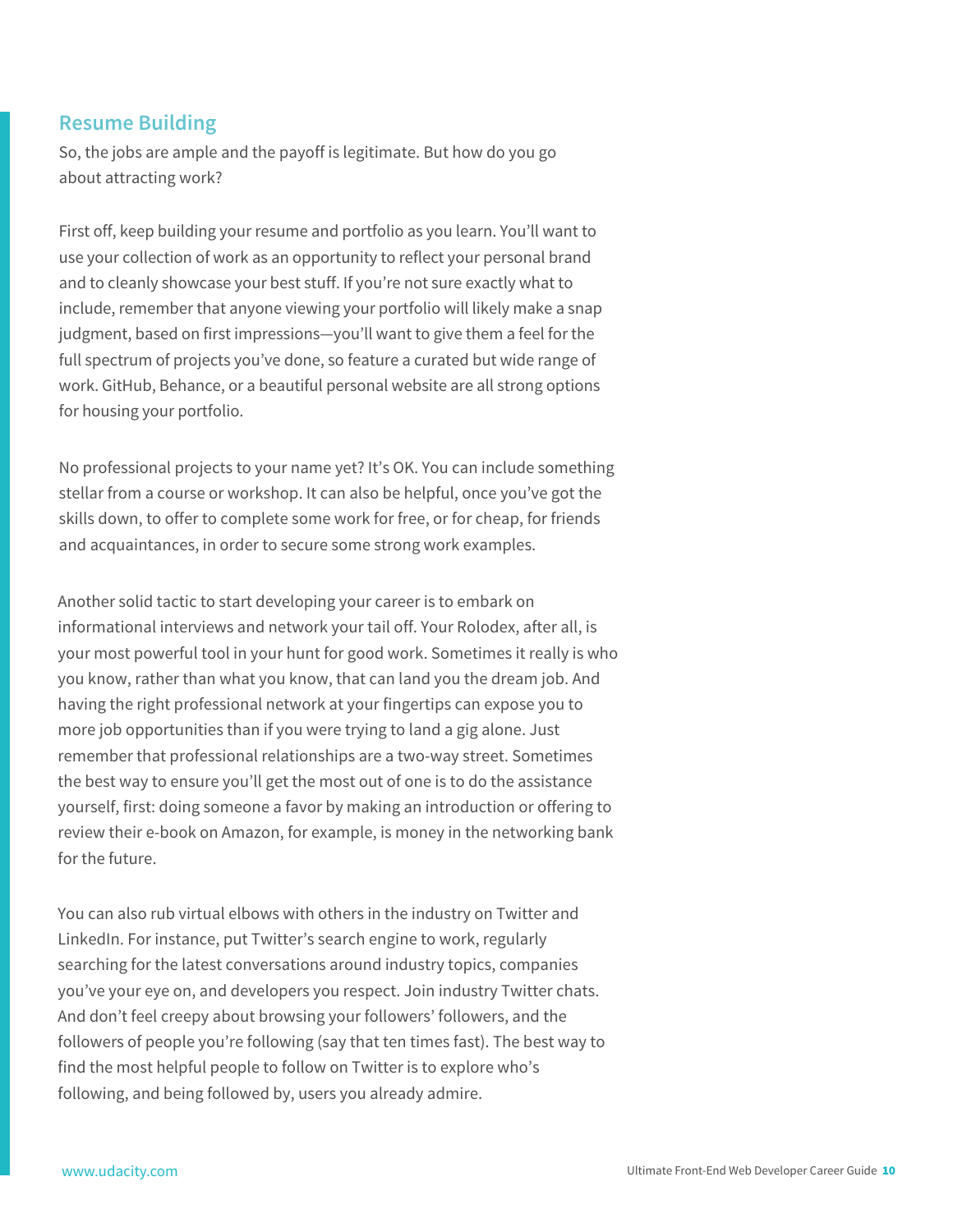#### **Personal Branding**

Speaking of online networking, one of the first things recruiters or hiring managers are likely to do when considering you as a job candidate is Google you to see what you're all about. Investing the time and energy into building your brand online is essential in landing a good job.

Here are three handy quick tips to cultivate a strong personal online brand.

**Google Yourself:** Since recruiters will be Googling you, Google yourself to see what comes up and where. Consider having a trusted friend or colleague offer an external set of eyes for the same search. Put your first and last name together in quotes and make sure you're logged out of your Google Apps account and using private browsing so the search engine doesn't skew results toward links you've clicked regularly. Pinpoint any search results that wouldn't do you any favors in the job recruiting process, and any glaring omissions you think you should fill (for example, evidence that you network online with others in the industry, proof that you're a competent writer, and documentation of projects you've worked on). Going forward, only publish things to the Internet that you wouldn't mind a recruiter seeing.

**Streamline Your Digital Identity:** Ensure that your usernames, profile photos, and bios are polished and as uniform as possible across every social network or online community. Be certain that the information included is correct and that it does justice to your experience, background, and skills.

**Optimize Your Posts:** When's the last time you contributed on GitHub, posted on your blog, added new content to your portfolio, recommended an article, or posted in a group on LinkedIn? Strengthen your online presence with regular updates on industry-relevant sources. When it comes to social sites that you may use for personal rather than professional networking, like Facebook, Instagram, and Pinterest, be cognizant of the fact that much of the content you post there can still be surfaced online to others. Also consider filtering in professional content when it makes sense. That might mean building a Pinterest board of impressive web design examples, participating in a Twitter chat with other developers, or posting articles on Facebook about the latest trends in web development.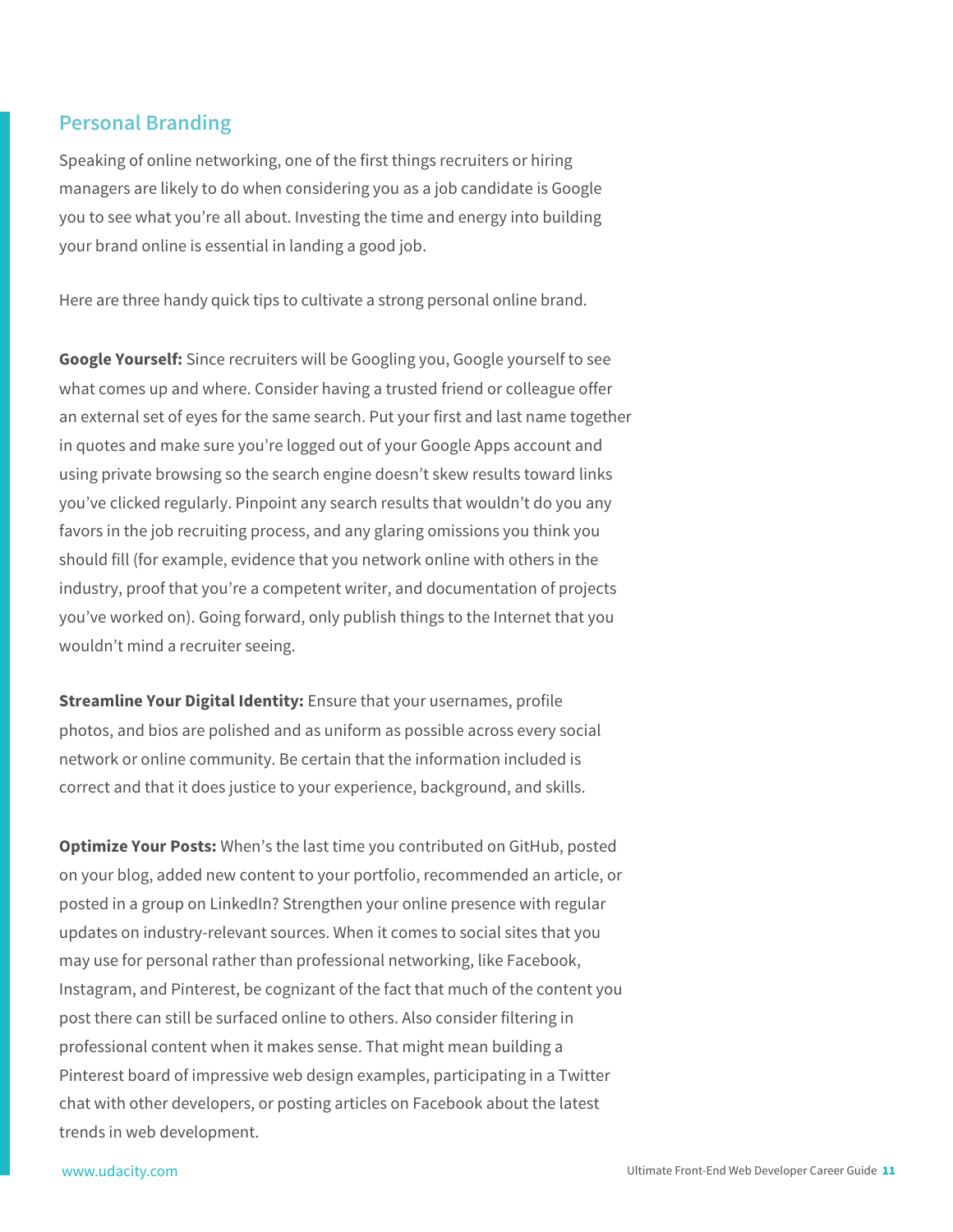### **What Next? Learning Resources**

### **Udacity Nanodegrees**

Check out Udacity's Front-End Web Developer Nanodegree for a structured program to help you learn all the essential technical skills of the trade with the support of coaches and fellow students. Nanodegrees are a new type of credential, designed to prepare you for a job. Each of the programs varies in length from 6 to 12 months, based on a time commitment of 10 hours per week.

In the Front-End Web Developer Nanodegree, you'll work your way through six projects designed to teach you the web development fundamentals as you build a portfolio that will demonstrate your new skills to leading employers. You'll also seriously advance your career prospects by learning how to ace a technical job interview and by participating in code reviews. Think of it as your action plan for embarking on a full-fledged career as a front-end developer.

Want more? The brand new Full Stack Web Developer Nanodegree is the most efficient curriculum to prepare you for a job as a full stack dev. You'll learn to build complex server-side web applications that make use of powerful relational databases to persistently store data. You'll then learn how to secure and configure your very own Linux server to host your applications. Finally, you'll explore the challenges in horizontally scaling an application to support thousands of users with a cloud-based application hosting provider.

You can also check out the iOS Developer Nanodegree if you're intrigued by mobile development. You'll learn about MVC architecture and why it's important when developing apps, how to build sophisticated user interfaces with UIKit components, how to implement Core Data for local persistence of an object structure, and how to use external APIs to make use of data from other companies.

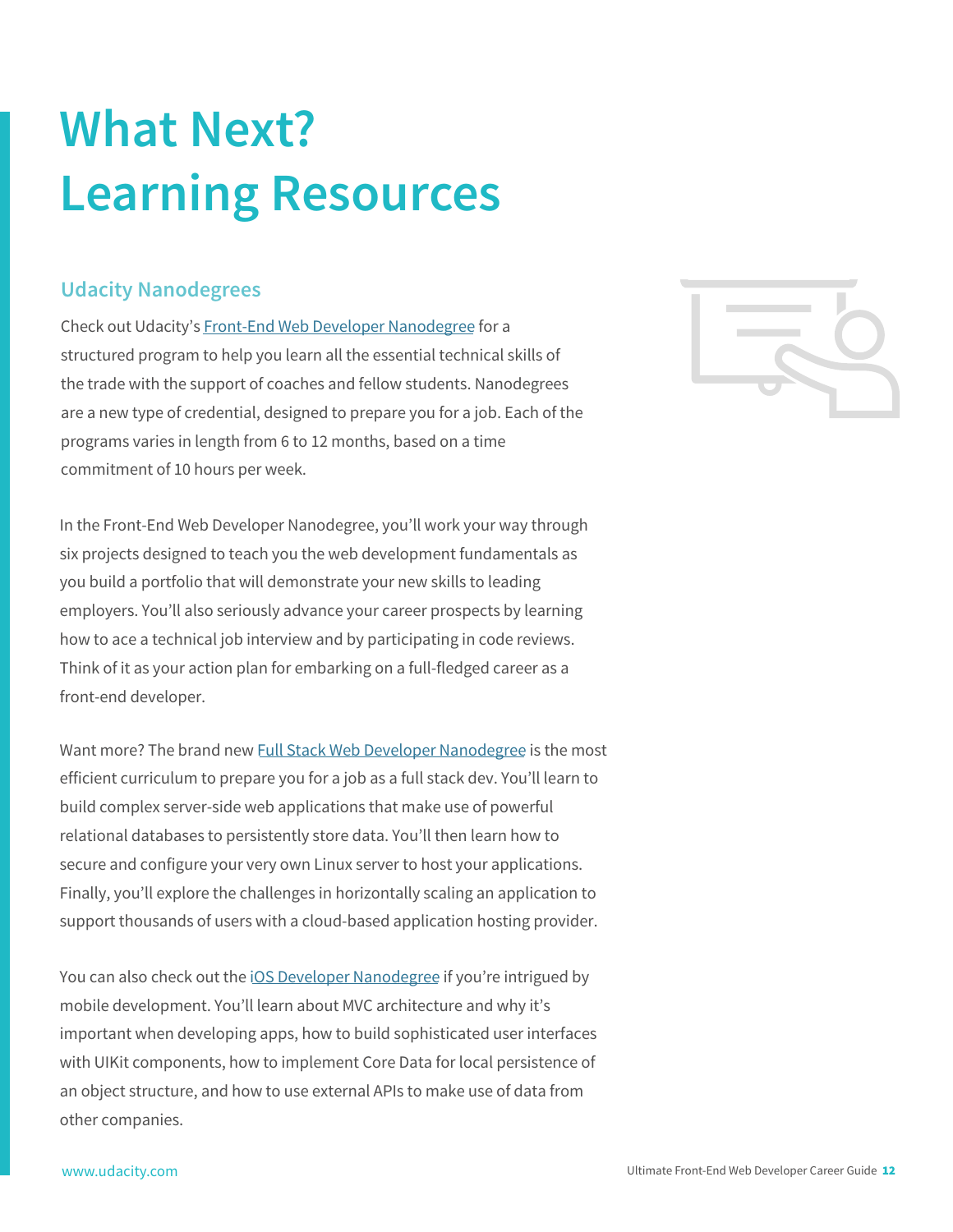#### **Udacity Courses**

If you're in search of a learning plan with less of a time commitment, or if you're looking to fill a specific gap in your skill set, check out our individual web development-related courses:

Intro to HTML and CSS: Learn how to convert digital design mockups into static web pages and how to build a responsive portfolio site to showcase your work.

JavaScript Basics: Learn JavaScript syntax and coding conventions that web developers use to create interactive and dynamic websites while you create an online resume.

Intro to jQuery: Learn how to access and modify the DOM with ease using jQuery's core features—DOM element selections, traversal, and manipulation.

Object-Oriented JavaScript: Build a variety of JavaScript objects and explore how their inheritance models affect your app's in-memory model. Gain simplicity and modularity in your own code.

HTML5 Canvas: Learn how to use HTML5 Canvas to create and modify images and interactive animations.

Website Performance Optimization: Learn how browsers convert HTML, CSS, and JavaScript into websites, while you experiment with Chrome Developer Tools to measure and optimize website speed.

How to Use Git and GitHub: Learn how to create a repository and save versions of your project, and get practice using GitHub or other remote repositories to share your changes with others and collaborate on multideveloper projects.

Intro to AJAX: Learn how to make asynchronous requests with JavaScript using jQuery's AJAX functionality, and how to perform asynchronous requests as you build a web app with data from Google Street View, *The New York Times*, and Wikipedia.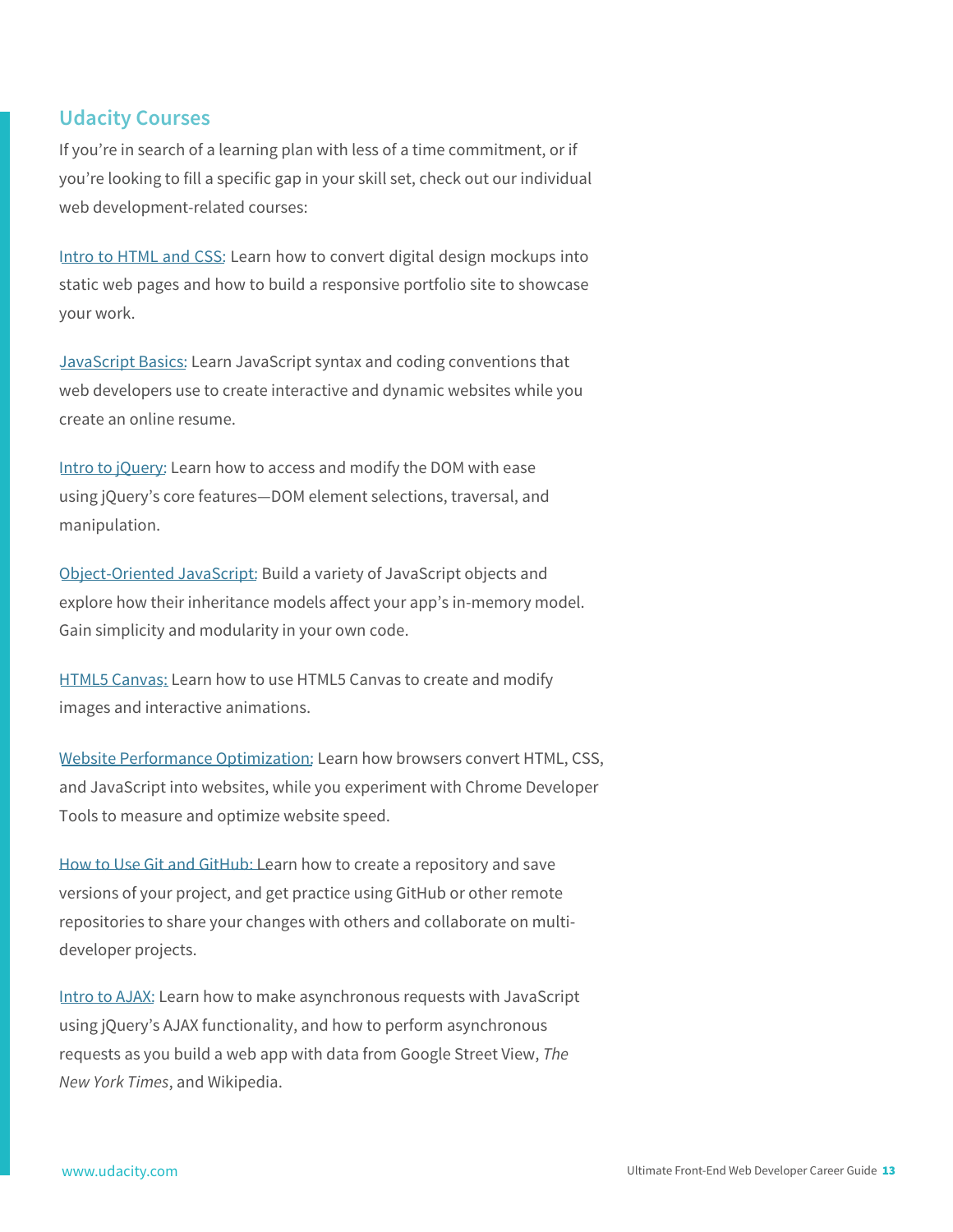### **Other Resources**

**Friends of Udacity** Ilya Grigorik Paul **Lewis** Paul Kinlan Pete LePage

**Books** Dive Into HTML5 Eloquent JavaScript JavaScript Design **Patterns** 

**Newsletters HTML5 Weekly** Tales from the Front End JavaScript Weekly Hacker Newsletter

**Blogs/Websites** HTML5 Doctor HTML5 Hub HTML5 Rocks Smashing Magazine A List Apart CSS Tricks DailyJS Hacker News Slashdot Tuts+ Geeks for Geeks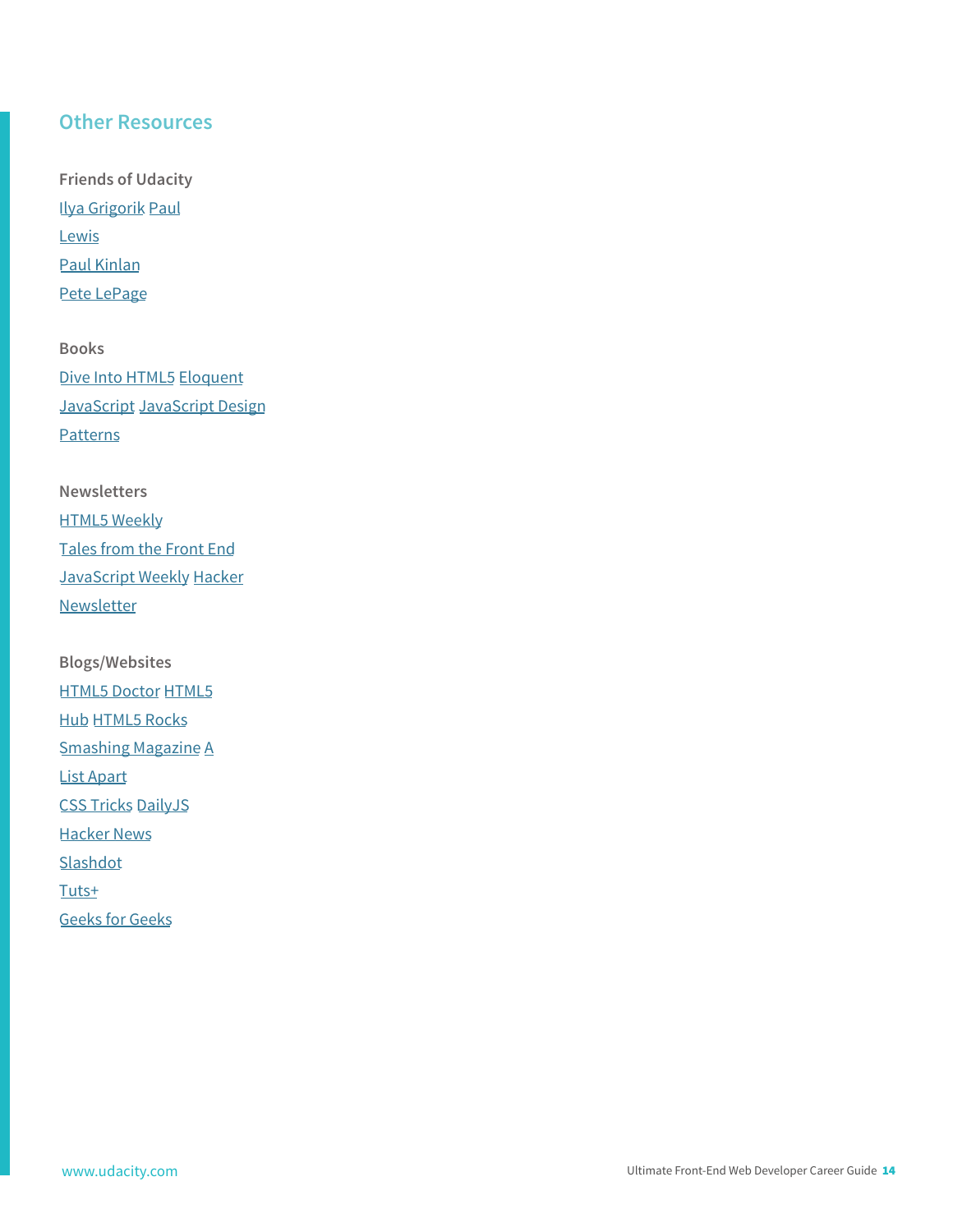### **5 Steps to Get Started Today**

You made it to the end of the guide—congrats! If you want to further explore front-end development as a career, here are the best five steps to take next.

- 1. Download Udacity's Front-End Web Developer Skills Checklist and evaluate what skills you need to learn.
- 2. Bookmark and start reading these 24 sites to familiarize yourself with, and keep your finger on the pulse of, the web development industry.
- 3. Talk to your network and make it a goal to land one informational interview within the next two weeks.
- 4. Plot out a learning plan. The resources section of this guide offers different options for you to explore, including Udacity Nanodegrees, courses, and other resources online and off.
- 5. Get started! What will your first side project be?